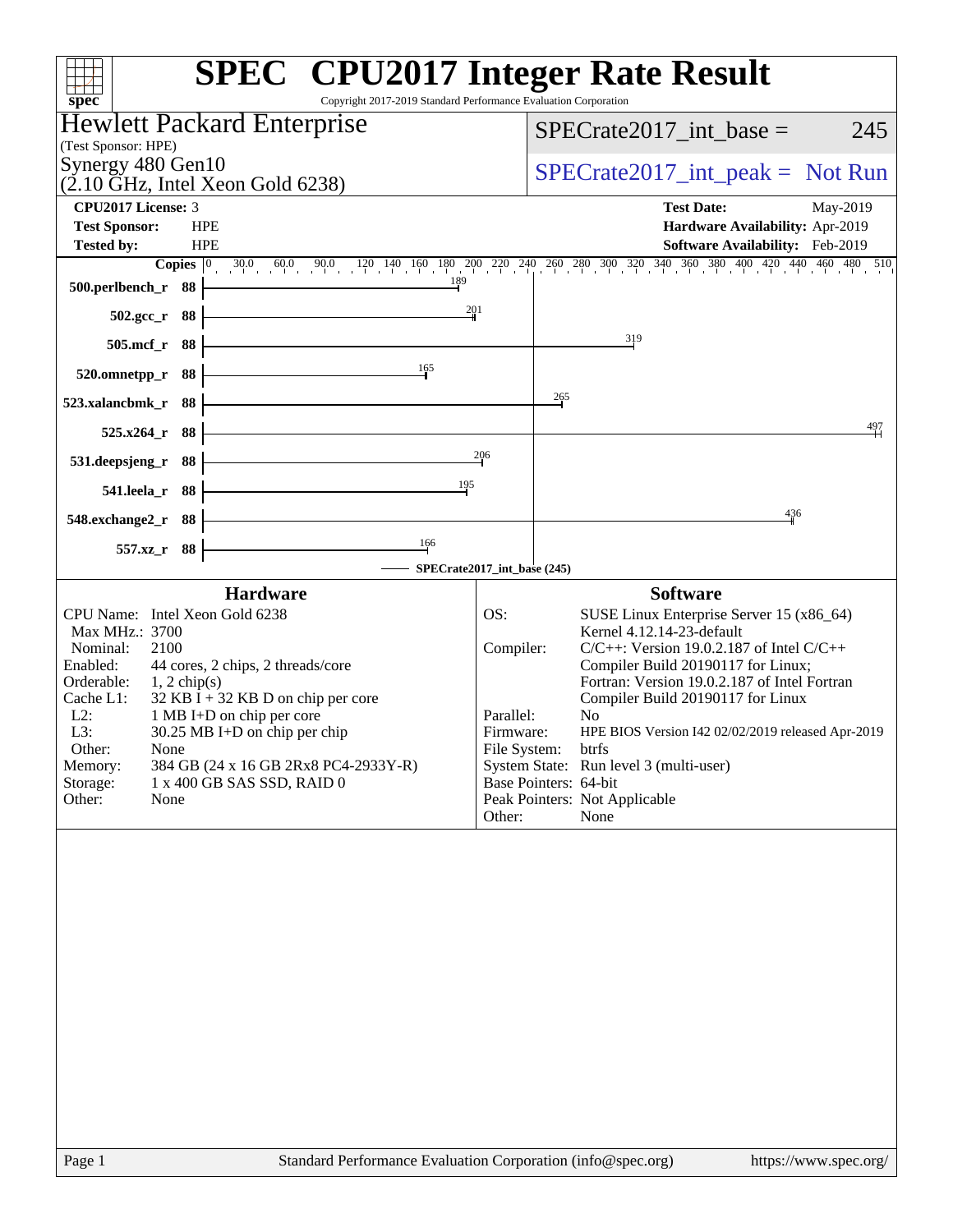

Copyright 2017-2019 Standard Performance Evaluation Corporation

#### Hewlett Packard Enterprise

(Test Sponsor: HPE)

 $(2.10 \text{ GHz}, \text{Intel Xeon}$  Gold 6238)

SPECrate  $2017$  int base = 245

### Synergy 480 Gen10<br>  $SPECrate2017$ \_int\_peak = Not Run

**[CPU2017 License:](http://www.spec.org/auto/cpu2017/Docs/result-fields.html#CPU2017License)** 3 **[Test Date:](http://www.spec.org/auto/cpu2017/Docs/result-fields.html#TestDate)** May-2019 **[Test Sponsor:](http://www.spec.org/auto/cpu2017/Docs/result-fields.html#TestSponsor)** HPE **[Hardware Availability:](http://www.spec.org/auto/cpu2017/Docs/result-fields.html#HardwareAvailability)** Apr-2019 **[Tested by:](http://www.spec.org/auto/cpu2017/Docs/result-fields.html#Testedby)** HPE **[Software Availability:](http://www.spec.org/auto/cpu2017/Docs/result-fields.html#SoftwareAvailability)** Feb-2019

#### **[Results Table](http://www.spec.org/auto/cpu2017/Docs/result-fields.html#ResultsTable)**

|                           | <b>Base</b>   |                |                |                |       |                | <b>Peak</b> |               |                |              |                |              |                |              |
|---------------------------|---------------|----------------|----------------|----------------|-------|----------------|-------------|---------------|----------------|--------------|----------------|--------------|----------------|--------------|
| <b>Benchmark</b>          | <b>Copies</b> | <b>Seconds</b> | Ratio          | <b>Seconds</b> | Ratio | <b>Seconds</b> | Ratio       | <b>Copies</b> | <b>Seconds</b> | <b>Ratio</b> | <b>Seconds</b> | <b>Ratio</b> | <b>Seconds</b> | <b>Ratio</b> |
| 500.perlbench_r           | 88            | 744            | 188            | 741            | 189   | 742            | <u>189</u>  |               |                |              |                |              |                |              |
| $502.\text{gcc}_r$        | 88            | 624            | 200            | 621            | 201   | 620            | 201         |               |                |              |                |              |                |              |
| $505$ .mcf r              | 88            | 446            | 319            | 446            | 319   | 447            | 318         |               |                |              |                |              |                |              |
| 520.omnetpp_r             | 88            | 700            | 165            | 703            | 164   | 700            | 165         |               |                |              |                |              |                |              |
| 523.xalancbmk r           | 88            | 350            | 265            | 350            | 265   | 350            | 265         |               |                |              |                |              |                |              |
| 525.x264 r                | 88            | 308            | 501            | 310            | 497   | 310            | 497         |               |                |              |                |              |                |              |
| 531.deepsjeng_r           | 88            | 489            | 206            | 489            | 206   | 488            | 207         |               |                |              |                |              |                |              |
| 541.leela_r               | 88            | 748            | 195            | 747            | 195   | 749            | 195         |               |                |              |                |              |                |              |
| 548.exchange2_r           | 88            | 528            | 436            | 530            | 435   | 528            | 436         |               |                |              |                |              |                |              |
| 557.xz                    | 88            | 573            | 166            | 572            | 166   | 572            | 166         |               |                |              |                |              |                |              |
| $SPECrate2017$ int base = |               |                | 245            |                |       |                |             |               |                |              |                |              |                |              |
| $SPECrate2017$ int peak = |               |                | <b>Not Run</b> |                |       |                |             |               |                |              |                |              |                |              |

Results appear in the [order in which they were run](http://www.spec.org/auto/cpu2017/Docs/result-fields.html#RunOrder). Bold underlined text [indicates a median measurement](http://www.spec.org/auto/cpu2017/Docs/result-fields.html#Median).

#### **[Submit Notes](http://www.spec.org/auto/cpu2017/Docs/result-fields.html#SubmitNotes)**

 The numactl mechanism was used to bind copies to processors. The config file option 'submit' was used to generate numactl commands to bind each copy to a specific processor. For details, please see the config file.

#### **[Operating System Notes](http://www.spec.org/auto/cpu2017/Docs/result-fields.html#OperatingSystemNotes)**

 Stack size set to unlimited using "ulimit -s unlimited" Transparent Huge Pages enabled by default Prior to runcpu invocation Filesystem page cache synced and cleared with: sync; echo 3 > /proc/sys/vm/drop\_caches runcpu command invoked through numactl i.e.: numactl --interleave=all runcpu <etc>

#### **[General Notes](http://www.spec.org/auto/cpu2017/Docs/result-fields.html#GeneralNotes)**

Environment variables set by runcpu before the start of the run: LD\_LIBRARY\_PATH = "/home/cpu2017\_u2/lib/ia32:/home/cpu2017\_u2/lib/intel64"

 Binaries compiled on a system with 1x Intel Core i9-7900X CPU + 32GB RAM memory using Redhat Enterprise Linux 7.5 NA: The test sponsor attests, as of date of publication, that CVE-2017-5754 (Meltdown) is mitigated in the system as tested and documented. Yes: The test sponsor attests, as of date of publication, that CVE-2017-5753 (Spectre variant 1) is mitigated in the system as tested and documented. Yes: The test sponsor attests, as of date of publication, that CVE-2017-5715 (Spectre variant 2)

**(Continued on next page)**

| Page 2 | Standard Performance Evaluation Corporation (info@spec.org) | https://www.spec.org/ |
|--------|-------------------------------------------------------------|-----------------------|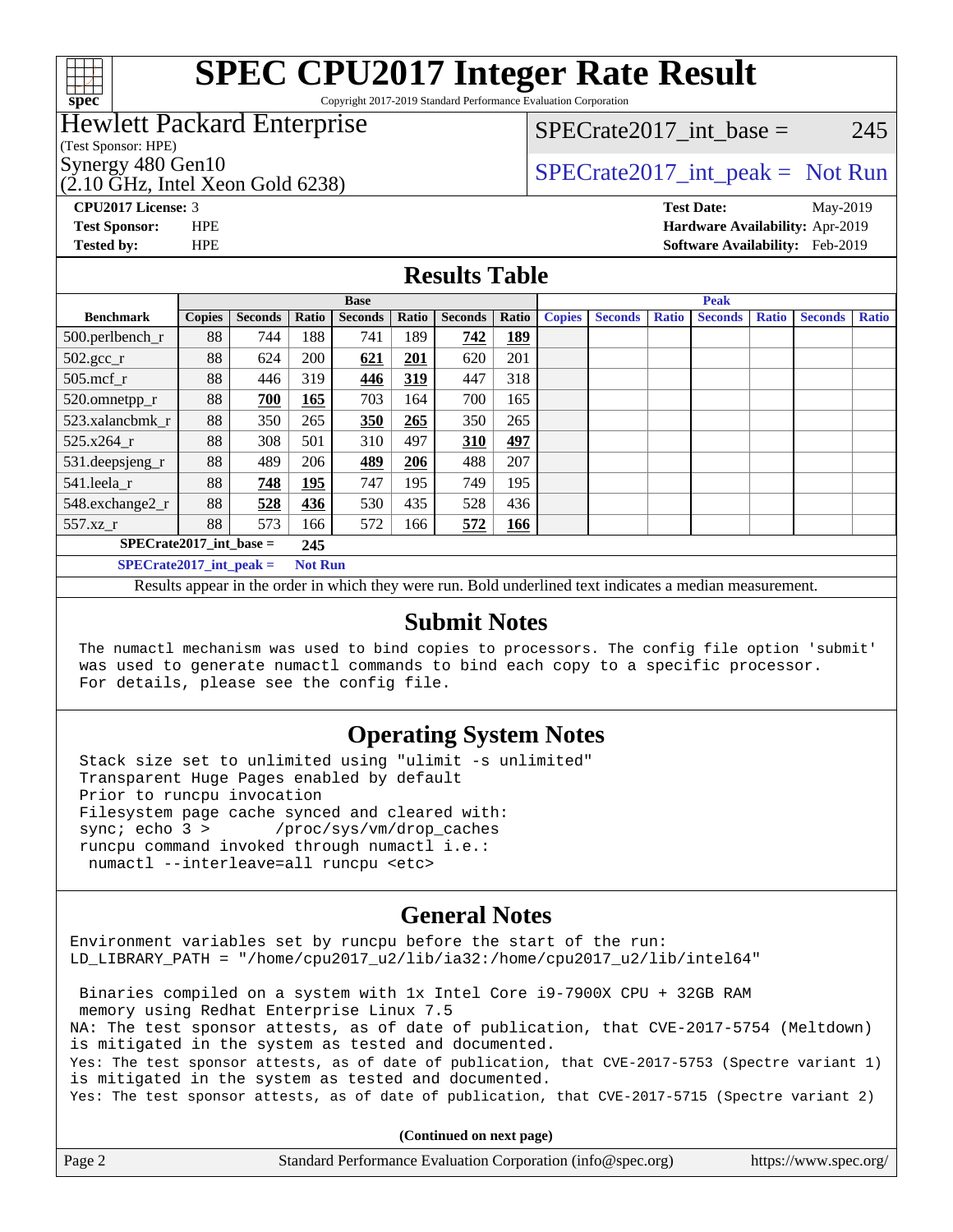| S.<br>r, | 0e | Ľ |  |
|----------|----|---|--|

Copyright 2017-2019 Standard Performance Evaluation Corporation

#### Hewlett Packard Enterprise

SPECrate  $2017$  int base = 245

(Test Sponsor: HPE)

(2.10 GHz, Intel Xeon Gold 6238)

Synergy 480 Gen10  $S^{perg}$  [SPECrate2017\\_int\\_peak =](http://www.spec.org/auto/cpu2017/Docs/result-fields.html#SPECrate2017intpeak) Not Run

**[CPU2017 License:](http://www.spec.org/auto/cpu2017/Docs/result-fields.html#CPU2017License)** 3 **[Test Date:](http://www.spec.org/auto/cpu2017/Docs/result-fields.html#TestDate)** May-2019 **[Test Sponsor:](http://www.spec.org/auto/cpu2017/Docs/result-fields.html#TestSponsor)** HPE **[Hardware Availability:](http://www.spec.org/auto/cpu2017/Docs/result-fields.html#HardwareAvailability)** Apr-2019 **[Tested by:](http://www.spec.org/auto/cpu2017/Docs/result-fields.html#Testedby)** HPE **[Software Availability:](http://www.spec.org/auto/cpu2017/Docs/result-fields.html#SoftwareAvailability)** Feb-2019

#### **[General Notes \(Continued\)](http://www.spec.org/auto/cpu2017/Docs/result-fields.html#GeneralNotes)**

is mitigated in the system as tested and documented.

#### **[Platform Notes](http://www.spec.org/auto/cpu2017/Docs/result-fields.html#PlatformNotes)**

Page 3 Standard Performance Evaluation Corporation [\(info@spec.org\)](mailto:info@spec.org) <https://www.spec.org/> BIOS Configuration: Thermal Configuration set to Maximum Cooling Memory Patrol Scrubbing set to Disabled LLC Prefetch set to Enabled LLC Dead Line Allocation set to Disabled Enhanced Processor Performance set to Enabled Workload Profile set to General Throughput Compute Workload Profile set to Custom Energy/Performance Bias set to Balanced Performance Sysinfo program /home/cpu2017\_u2/bin/sysinfo Rev: r5974 of 2018-05-19 9bcde8f2999c33d61f64985e45859ea9 running on sy480g10-2 Tue May 28 17:22:10 2019 SUT (System Under Test) info as seen by some common utilities. For more information on this section, see <https://www.spec.org/cpu2017/Docs/config.html#sysinfo> From /proc/cpuinfo model name : Intel(R) Xeon(R) Gold 6238 CPU @ 2.10GHz 2 "physical id"s (chips) 88 "processors" cores, siblings (Caution: counting these is hw and system dependent. The following excerpts from /proc/cpuinfo might not be reliable. Use with caution.) cpu cores : 22 siblings : 44 physical 0: cores 0 1 2 3 8 9 10 11 12 16 17 18 19 20 21 24 25 26 27 28 physical 1: cores 0 1 2 3 8 9 10 11 12 16 17 18 19 20 21 24 25 26 27 28 From lscpu: Architecture: x86\_64 CPU op-mode(s): 32-bit, 64-bit Byte Order: Little Endian  $CPU(s):$  88 On-line CPU(s) list: 0-87 Thread(s) per core: 2 Core(s) per socket: 22 Socket(s): 2 NUMA node(s): 4 Vendor ID: GenuineIntel CPU family: 6 Model: 85 Model name: Intel(R) Xeon(R) Gold 6238 CPU @ 2.10GHz **(Continued on next page)**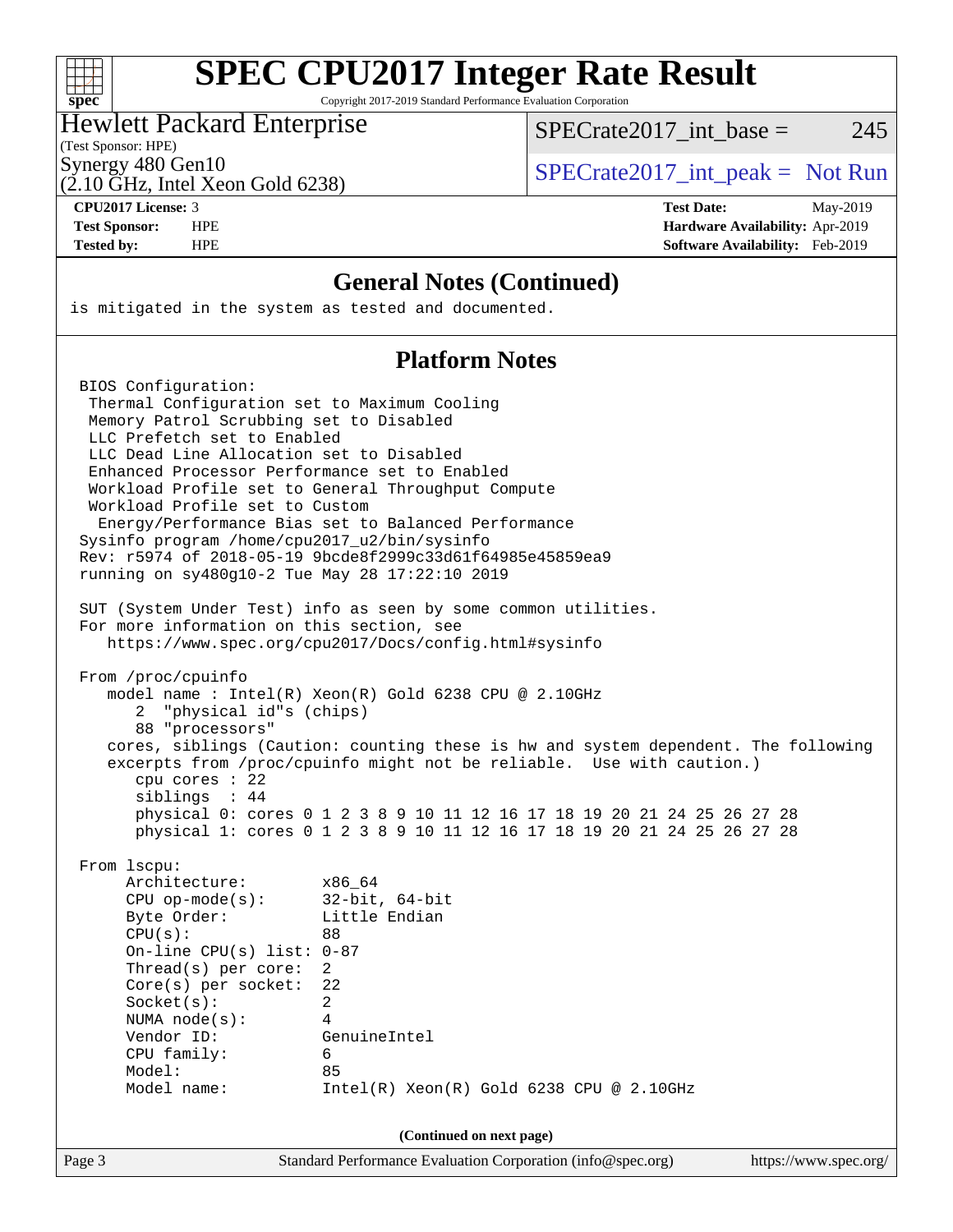

Copyright 2017-2019 Standard Performance Evaluation Corporation

#### Hewlett Packard Enterprise

(2.10 GHz, Intel Xeon Gold 6238)

 $SPECrate2017\_int\_base = 245$ 

(Test Sponsor: HPE)

Synergy 480 Gen10  $S^{perg}$  [SPECrate2017\\_int\\_peak =](http://www.spec.org/auto/cpu2017/Docs/result-fields.html#SPECrate2017intpeak) Not Run

**[Tested by:](http://www.spec.org/auto/cpu2017/Docs/result-fields.html#Testedby)** HPE **[Software Availability:](http://www.spec.org/auto/cpu2017/Docs/result-fields.html#SoftwareAvailability)** Feb-2019

**[CPU2017 License:](http://www.spec.org/auto/cpu2017/Docs/result-fields.html#CPU2017License)** 3 **[Test Date:](http://www.spec.org/auto/cpu2017/Docs/result-fields.html#TestDate)** May-2019 **[Test Sponsor:](http://www.spec.org/auto/cpu2017/Docs/result-fields.html#TestSponsor)** HPE **[Hardware Availability:](http://www.spec.org/auto/cpu2017/Docs/result-fields.html#HardwareAvailability)** Apr-2019

#### **[Platform Notes \(Continued\)](http://www.spec.org/auto/cpu2017/Docs/result-fields.html#PlatformNotes)**

| Stepping:              |                    |
|------------------------|--------------------|
| CPU MHz:               | 2100.000           |
| BogoMIPS:              | 4200.00            |
| Virtualization:        | $VT - x$           |
| $L1d$ cache:           | 32K                |
| $L1i$ cache:           | 32K                |
| $L2$ cache:            | 1024K              |
| $L3$ cache:            | 30976K             |
| NUMA $node0$ $CPU(s):$ | $0 - 10, 44 - 54$  |
| NUMA nodel CPU(s):     | $11 - 21, 55 - 65$ |
| NUMA node2 CPU(s):     | $22 - 32,66 - 76$  |
| NUMA node3 CPU(s):     | $33 - 43, 77 - 87$ |
| Flags:                 | fnu vme de r       |

 Flags: fpu vme de pse tsc msr pae mce cx8 apic sep mtrr pge mca cmov pat pse36 clflush dts acpi mmx fxsr sse sse2 ss ht tm pbe syscall nx pdpe1gb rdtscp lm constant\_tsc art arch\_perfmon pebs bts rep\_good nopl xtopology nonstop\_tsc cpuid aperfmperf tsc\_known\_freq pni pclmulqdq dtes64 monitor ds\_cpl vmx smx est tm2 ssse3 sdbg fma cx16 xtpr pdcm pcid dca sse4\_1 sse4\_2 x2apic movbe popcnt tsc\_deadline\_timer aes xsave avx f16c rdrand lahf\_lm abm 3dnowprefetch cpuid\_fault epb cat\_l3 cdp\_l3 invpcid\_single intel\_ppin mba tpr\_shadow vnmi flexpriority ept vpid fsgsbase tsc\_adjust bmi1 hle avx2 smep bmi2 erms invpcid rtm cqm mpx rdt\_a avx512f avx512dq rdseed adx smap clflushopt clwb intel\_pt avx512cd avx512bw avx512vl xsaveopt xsavec xgetbv1 xsaves cqm\_llc cqm\_occup\_llc cqm\_mbm\_total cqm\_mbm\_local ibpb ibrs stibp dtherm ida arat pln pts pku ospke avx512\_vnni arch\_capabilities ssbd

```
 /proc/cpuinfo cache data
   cache size : 30976 KB
```
Page 4 Standard Performance Evaluation Corporation [\(info@spec.org\)](mailto:info@spec.org) <https://www.spec.org/> From numactl --hardware WARNING: a numactl 'node' might or might not correspond to a physical chip. available: 4 nodes (0-3) node 0 cpus: 0 1 2 3 4 5 6 7 8 9 10 44 45 46 47 48 49 50 51 52 53 54 node 0 size: 96278 MB node 0 free: 95832 MB node 1 cpus: 11 12 13 14 15 16 17 18 19 20 21 55 56 57 58 59 60 61 62 63 64 65 node 1 size: 96763 MB node 1 free: 96562 MB node 2 cpus: 22 23 24 25 26 27 28 29 30 31 32 66 67 68 69 70 71 72 73 74 75 76 node 2 size: 96763 MB node 2 free: 96597 MB node 3 cpus: 33 34 35 36 37 38 39 40 41 42 43 77 78 79 80 81 82 83 84 85 86 87 node 3 size: 96536 MB node 3 free: 96374 MB node distances: node 0 1 2 3 0: 10 21 31 31 1: 21 10 31 31 2: 31 31 10 21 **(Continued on next page)**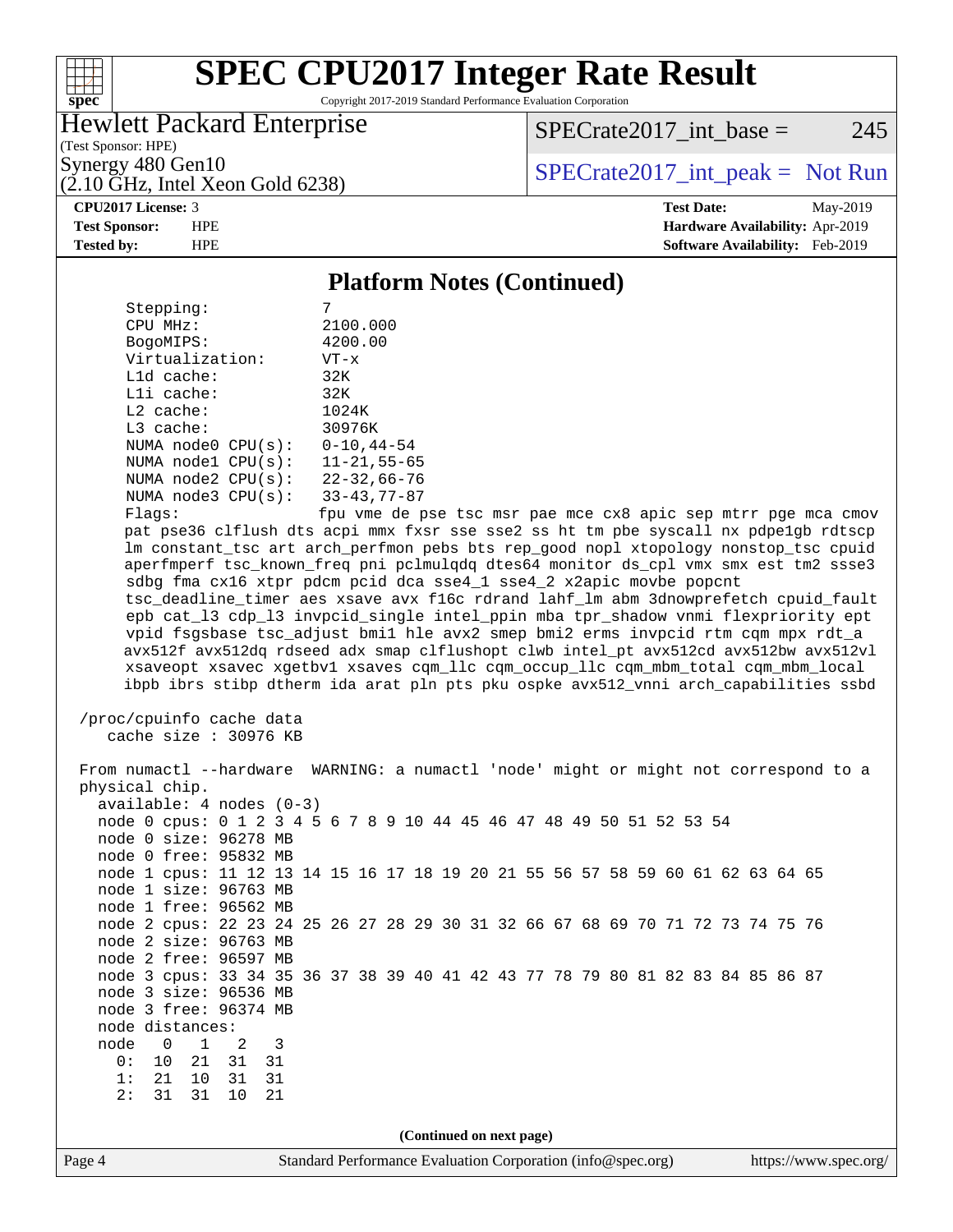| <b>SPEC CPU2017 Integer Rate Result</b><br>Copyright 2017-2019 Standard Performance Evaluation Corporation<br>spec <sup>®</sup>                                                                                                                                                                                                                                                                                                     |                                                                                                     |
|-------------------------------------------------------------------------------------------------------------------------------------------------------------------------------------------------------------------------------------------------------------------------------------------------------------------------------------------------------------------------------------------------------------------------------------|-----------------------------------------------------------------------------------------------------|
| <b>Hewlett Packard Enterprise</b><br>(Test Sponsor: HPE)                                                                                                                                                                                                                                                                                                                                                                            | 245<br>$SPECrate2017\_int\_base =$                                                                  |
| Synergy 480 Gen10<br>$(2.10 \text{ GHz}, \text{Intel Xeon Gold } 6238)$                                                                                                                                                                                                                                                                                                                                                             | $SPECrate2017\_int\_peak = Not Run$                                                                 |
| CPU2017 License: 3<br><b>Test Sponsor:</b><br><b>HPE</b><br><b>Tested by:</b><br><b>HPE</b>                                                                                                                                                                                                                                                                                                                                         | <b>Test Date:</b><br>May-2019<br>Hardware Availability: Apr-2019<br>Software Availability: Feb-2019 |
| <b>Platform Notes (Continued)</b>                                                                                                                                                                                                                                                                                                                                                                                                   |                                                                                                     |
| 3:3131<br>10<br>21                                                                                                                                                                                                                                                                                                                                                                                                                  |                                                                                                     |
| From /proc/meminfo<br>MemTotal:<br>395614156 kB<br>HugePages_Total:<br>0<br>Hugepagesize:<br>2048 kB                                                                                                                                                                                                                                                                                                                                |                                                                                                     |
| From /etc/*release* /etc/*version*<br>os-release:<br>NAME="SLES"<br>VERSION="15"<br>VERSION_ID="15"<br>PRETTY_NAME="SUSE Linux Enterprise Server 15"<br>ID="sles"<br>ID LIKE="suse"<br>$ANSI$ _COLOR="0;32"<br>CPE_NAME="cpe:/o:suse:sles:15"                                                                                                                                                                                       |                                                                                                     |
| uname $-a$ :<br>Linux sy480g10-2 4.12.14-23-default #1 SMP Tue May 29 21:04:44 UTC 2018 (cd0437b)<br>x86_64 x86_64 x86_64 GNU/Linux                                                                                                                                                                                                                                                                                                 |                                                                                                     |
| Kernel self-reported vulnerability status:                                                                                                                                                                                                                                                                                                                                                                                          |                                                                                                     |
| Not affected<br>$CVE-2017-5754$ (Meltdown):<br>CVE-2017-5753 (Spectre variant 1): Mitigation: __user pointer sanitization<br>CVE-2017-5715 (Spectre variant 2): Mitigation: Indirect Branch Restricted Speculation,<br>IBPB, IBRS FW                                                                                                                                                                                                |                                                                                                     |
| run-level 3 May 28 17:19                                                                                                                                                                                                                                                                                                                                                                                                            |                                                                                                     |
| SPEC is set to: /home/cpu2017_u2<br>Size Used Avail Use% Mounted on<br>Filesystem<br>Type<br>/dev/sdb2<br>btrfs 371G<br>91G 279G 25% / home                                                                                                                                                                                                                                                                                         |                                                                                                     |
| Additional information from dmidecode follows. WARNING: Use caution when you interpret<br>this section. The 'dmidecode' program reads system data which is "intended to allow<br>hardware to be accurately determined", but the intent may not be met, as there are<br>frequent changes to hardware, firmware, and the "DMTF SMBIOS" standard.<br>BIOS HPE 142 02/02/2019<br>Memory:<br>24x UNKNOWN NOT AVAILABLE 16 GB 2 rank 2933 |                                                                                                     |
| (End of data from sysinfo program)                                                                                                                                                                                                                                                                                                                                                                                                  |                                                                                                     |
|                                                                                                                                                                                                                                                                                                                                                                                                                                     |                                                                                                     |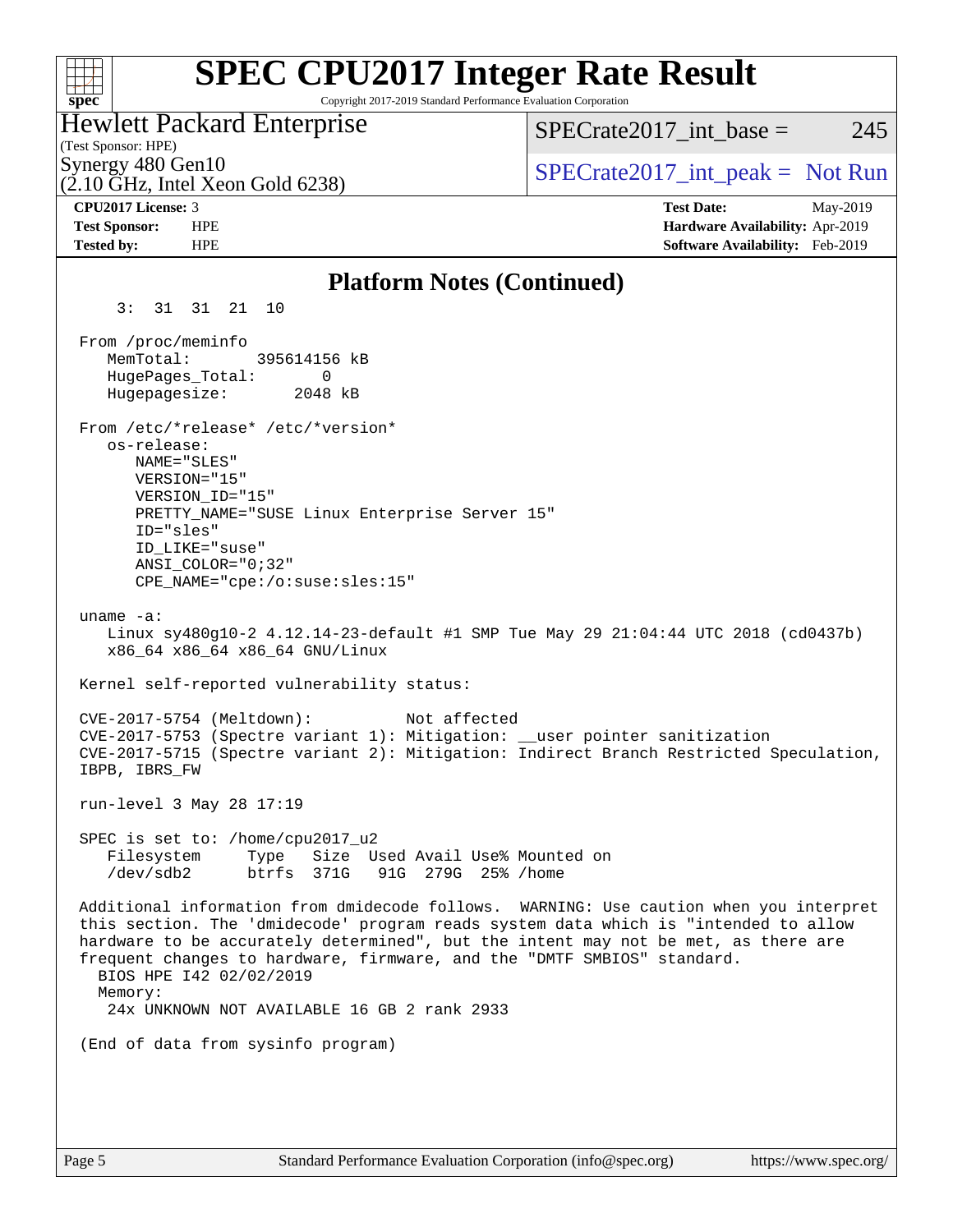| Sì | ı<br>U | ť | C |  |
|----|--------|---|---|--|

Copyright 2017-2019 Standard Performance Evaluation Corporation

### Hewlett Packard Enterprise

Synergy 480 Gen10<br>  $SPECrate2017_$ int\_peak = Not Run  $SPECTate2017\_int\_base = 245$ 

 $(2.10 \text{ GHz}, \text{Intel Xeon Gold } 6238)$ 

(Test Sponsor: HPE)

**[Tested by:](http://www.spec.org/auto/cpu2017/Docs/result-fields.html#Testedby)** HPE **[Software Availability:](http://www.spec.org/auto/cpu2017/Docs/result-fields.html#SoftwareAvailability)** Feb-2019

**[CPU2017 License:](http://www.spec.org/auto/cpu2017/Docs/result-fields.html#CPU2017License)** 3 **[Test Date:](http://www.spec.org/auto/cpu2017/Docs/result-fields.html#TestDate)** May-2019 **[Test Sponsor:](http://www.spec.org/auto/cpu2017/Docs/result-fields.html#TestSponsor)** HPE **[Hardware Availability:](http://www.spec.org/auto/cpu2017/Docs/result-fields.html#HardwareAvailability)** Apr-2019

#### **[Compiler Version Notes](http://www.spec.org/auto/cpu2017/Docs/result-fields.html#CompilerVersionNotes)**

| 500.perlbench $r(base)$ 502.qcc $r(base)$ 505.mcf $r(base)$ 525.x264 $r(base)$<br>CC.<br>$557.xx$ $r(base)$                                                                              |
|------------------------------------------------------------------------------------------------------------------------------------------------------------------------------------------|
| Intel(R) C Intel(R) 64 Compiler for applications running on Intel(R) 64,<br>Version 19.0.2.187 Build 20190117<br>Copyright (C) 1985-2019 Intel Corporation. All rights reserved.         |
| CXXC 520.omnetpp $r(base)$ 523.xalancbmk $r(base)$ 531.deepsjeng $r(base)$<br>$541.$ leela r(base)                                                                                       |
| Intel(R) $C++$ Intel(R) 64 Compiler for applications running on Intel(R) 64,<br>Version 19.0.2.187 Build 20190117<br>Copyright (C) 1985-2019 Intel Corporation. All rights reserved.     |
| FC 548. exchange2 r(base)                                                                                                                                                                |
| $Intel(R)$ Fortran Intel(R) 64 Compiler for applications running on Intel(R)<br>64, Version 19.0.2.187 Build 20190117<br>Copyright (C) 1985-2019 Intel Corporation. All rights reserved. |
|                                                                                                                                                                                          |

### **[Base Compiler Invocation](http://www.spec.org/auto/cpu2017/Docs/result-fields.html#BaseCompilerInvocation)**

[C benchmarks](http://www.spec.org/auto/cpu2017/Docs/result-fields.html#Cbenchmarks): [icc -m64 -std=c11](http://www.spec.org/cpu2017/results/res2019q3/cpu2017-20190624-15602.flags.html#user_CCbase_intel_icc_64bit_c11_33ee0cdaae7deeeab2a9725423ba97205ce30f63b9926c2519791662299b76a0318f32ddfffdc46587804de3178b4f9328c46fa7c2b0cd779d7a61945c91cd35)

[C++ benchmarks:](http://www.spec.org/auto/cpu2017/Docs/result-fields.html#CXXbenchmarks) [icpc -m64](http://www.spec.org/cpu2017/results/res2019q3/cpu2017-20190624-15602.flags.html#user_CXXbase_intel_icpc_64bit_4ecb2543ae3f1412ef961e0650ca070fec7b7afdcd6ed48761b84423119d1bf6bdf5cad15b44d48e7256388bc77273b966e5eb805aefd121eb22e9299b2ec9d9)

[Fortran benchmarks](http://www.spec.org/auto/cpu2017/Docs/result-fields.html#Fortranbenchmarks): [ifort -m64](http://www.spec.org/cpu2017/results/res2019q3/cpu2017-20190624-15602.flags.html#user_FCbase_intel_ifort_64bit_24f2bb282fbaeffd6157abe4f878425411749daecae9a33200eee2bee2fe76f3b89351d69a8130dd5949958ce389cf37ff59a95e7a40d588e8d3a57e0c3fd751)

### **[Base Portability Flags](http://www.spec.org/auto/cpu2017/Docs/result-fields.html#BasePortabilityFlags)**

 500.perlbench\_r: [-DSPEC\\_LP64](http://www.spec.org/cpu2017/results/res2019q3/cpu2017-20190624-15602.flags.html#b500.perlbench_r_basePORTABILITY_DSPEC_LP64) [-DSPEC\\_LINUX\\_X64](http://www.spec.org/cpu2017/results/res2019q3/cpu2017-20190624-15602.flags.html#b500.perlbench_r_baseCPORTABILITY_DSPEC_LINUX_X64) 502.gcc\_r: [-DSPEC\\_LP64](http://www.spec.org/cpu2017/results/res2019q3/cpu2017-20190624-15602.flags.html#suite_basePORTABILITY502_gcc_r_DSPEC_LP64) 505.mcf\_r: [-DSPEC\\_LP64](http://www.spec.org/cpu2017/results/res2019q3/cpu2017-20190624-15602.flags.html#suite_basePORTABILITY505_mcf_r_DSPEC_LP64) 520.omnetpp\_r: [-DSPEC\\_LP64](http://www.spec.org/cpu2017/results/res2019q3/cpu2017-20190624-15602.flags.html#suite_basePORTABILITY520_omnetpp_r_DSPEC_LP64)

**(Continued on next page)**

Page 6 Standard Performance Evaluation Corporation [\(info@spec.org\)](mailto:info@spec.org) <https://www.spec.org/>